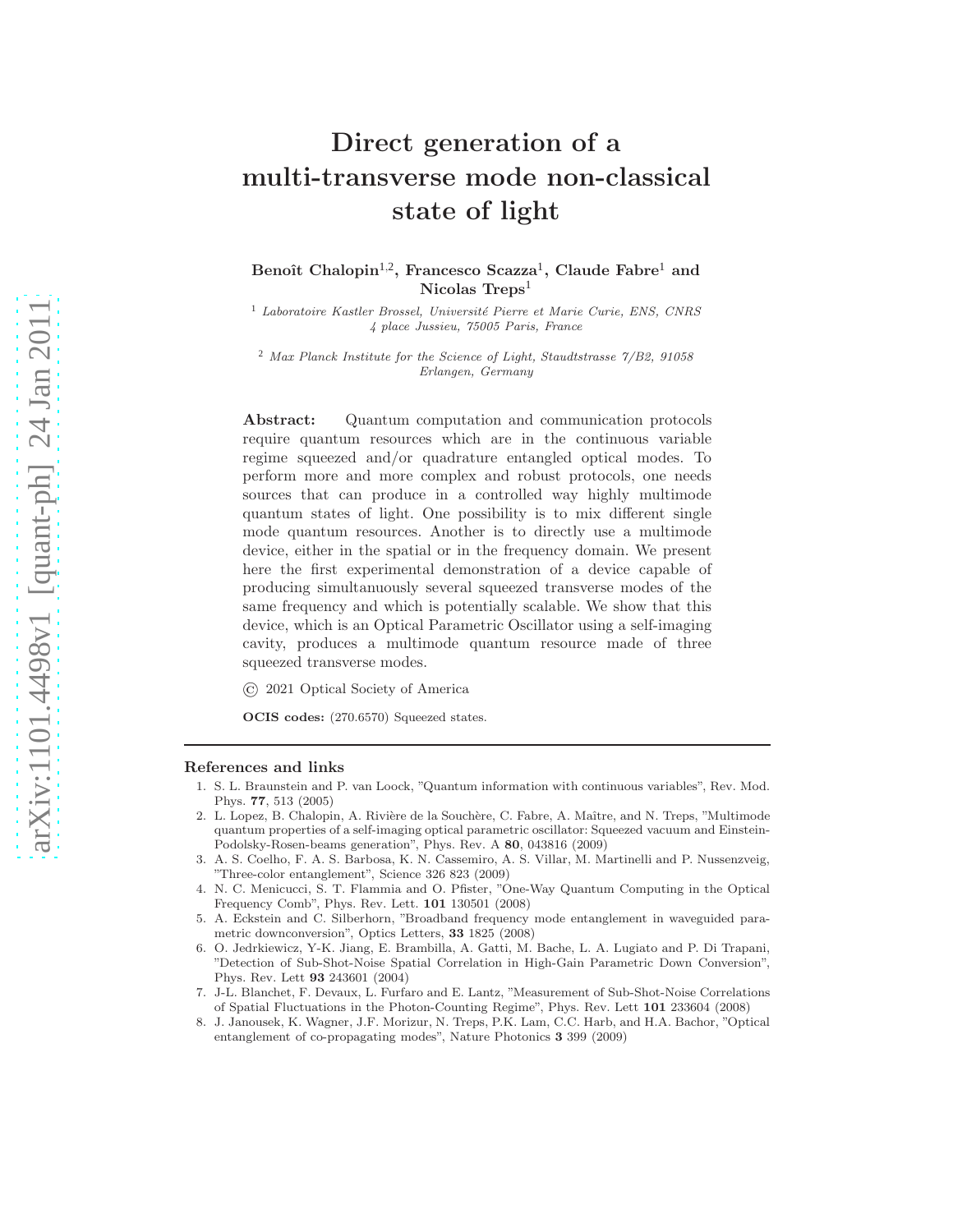- <span id="page-1-0"></span>9. M. D. Reid, "Demonstration of the Einstein-Podolsky-Rosen paradox using nondegenerate parametric amplification", Phys. Rev. A 40 913 (1989)
- <span id="page-1-1"></span>10. M. Yukawa, R. Ukai, P. van Loock and A. Furusawa, "Experimental generation of four-mode continuous-variable cluster states", Phys. Rev. A 78 012301 (2008)
- <span id="page-1-2"></span>11. M. I. Kolobov, "The spatial behavior of nonclassical light", Rev. Mod. Phys. 71 1539 (1999)
- <span id="page-1-3"></span>12. M. Lassen, G. Leuchs, and U.L. Andersen, "Continuous Variable Entanglement and Squeezing of Orbital Angular Momentum States", Phys. Rev. Lett. 102 163602 (2009)
- <span id="page-1-4"></span>13. B. Chalopin, F. Scazza, C. Fabre and N. Treps, "Multimode nonclassical light generation through the optical-parametric-oscillator threshold", Phys. Rev. A 81 061804 (R) (2010)
- <span id="page-1-5"></span>14. L-A. Wu, H. J. Kimble, J. L. Hall and H. Wu, "Generation of squeezed states by parametric down conversion", Phys. Rev. Lett. 57 2520 (1986)
- <span id="page-1-6"></span>15. T. Eberle, S. Steinlechner, J. Bauchrowitz, V. Händchen, H. Vahlbruch, M. Mehmet, H. Müller-Ebhardt, and R. Schnabel, "Quantum Enhancement of the Zero-Area Sagnac Interferometer Topology for Gravitational Wave Detection", Phys. Rev. Lett. 104 251102 (2010)
- <span id="page-1-8"></span><span id="page-1-7"></span>16. J.A. Arnaud, "Degenerate optical cavities", Applied Optics, Vol 8. Issue 1, page 189 (1969)
- 17. B. Chalopin, A. Chiummo, C. Fabre, A. Maitre and N. Treps, "Frequency doubling of low power images using a self-imaging cavity", Opt. Exp. 18 8033 (2010)
- <span id="page-1-9"></span>18. C.K. Law, I.A. Walmsley and J.H. Eberly, "Continuous Frequency Entanglement: Effective Finite Hilbert Space and Entropy Control", Phys. Rev. Lett. 84 5304 (2000)
- <span id="page-1-10"></span>19. M. Lassen, V. Delaubert, C. Harb, P.K. Lam, N. Treps, and H.A. Bachor, "Generation of squeezing in higher order Hermite-Gaussian modes with an optical parametric amplifier", JEOS RP 1 06003 (2006)

As the complexity of quantum communication and computation protocols increases, the need for quantum systems of high dimensionality increases accordingly. As far as light is concerned, this means that one must generate appropriately tailored multimode non-classical light, the different modes being either frequency modes [\[3,](#page-0-0) [4,](#page-0-1) [5\]](#page-0-2) and/or spatial modes [\[6,](#page-0-3) [7,](#page-0-4) [8\]](#page-0-5). In particular, in the Continuous Variable regime, transport and processing of quantum information requires the use of quantum multimode quadrature-entangled light beams, which can be produced by the linear mixing of squeezed states in different optical modes [\[9\]](#page-1-0). So far, the complexity of multimode squeezing and entanglement experiments has increased to up to four modes [\[10\]](#page-1-1) with application to cluster-state based quantum computation. The quantum properties of a light beam consisting of several copropagating transverse modes of a monochromatic laser beam has recently raised a strong interest, both theoretically [\[11,](#page-1-2) [2\]](#page-0-6) and experimentally [\[8,](#page-0-5) [12,](#page-1-3) [13\]](#page-1-4). We present in this paper a source for multimode squeezing of three transverse modes, which, according to the theoretical model developped in [\[2\]](#page-0-6), can be scalable to a much larger number of modes.

Optical parametric amplificators (OPA) and oscillators (OPO) are amongst the most reliable and efficient sources for generating non-classical beams [\[14,](#page-1-5) [15\]](#page-1-6). They use parametric down-conversion of an intense pump laser beam in a optical cavity. The photons created in pairs are strongly correlated, both temporally and spatially, but the single-mode cavity usually loses all the transverse correlations. The experiment we present here relies on the use of a multimode cavity, the self-imaging cavity. Introduced by Arnaud [\[16\]](#page-1-7), this cavity allows the simultaneous resonance of several transverse modes of a monochromatic laser beam. This enables the cavity build-up of images instead of just Gaussian beams. It has been used for example to efficiently frequency double images of various shapes [\[17\]](#page-1-8). The cavity, depicted in Fig. [1](#page-2-0) consists of a plane mirror, a converging lens of focal lens *f* and a spherical mirror of radius of curvature *R*. The cavity is self-imaging when the distances *L*<sup>1</sup> and *L*<sup>2</sup> between the optical elements verify the relations:  $L_1 = L_{1,deg} = f + f^2/R$  and  $L_2 = L_{2,deg} = f + R$ , in which case the cavity is completely degenerate and allows the resonance of many transverse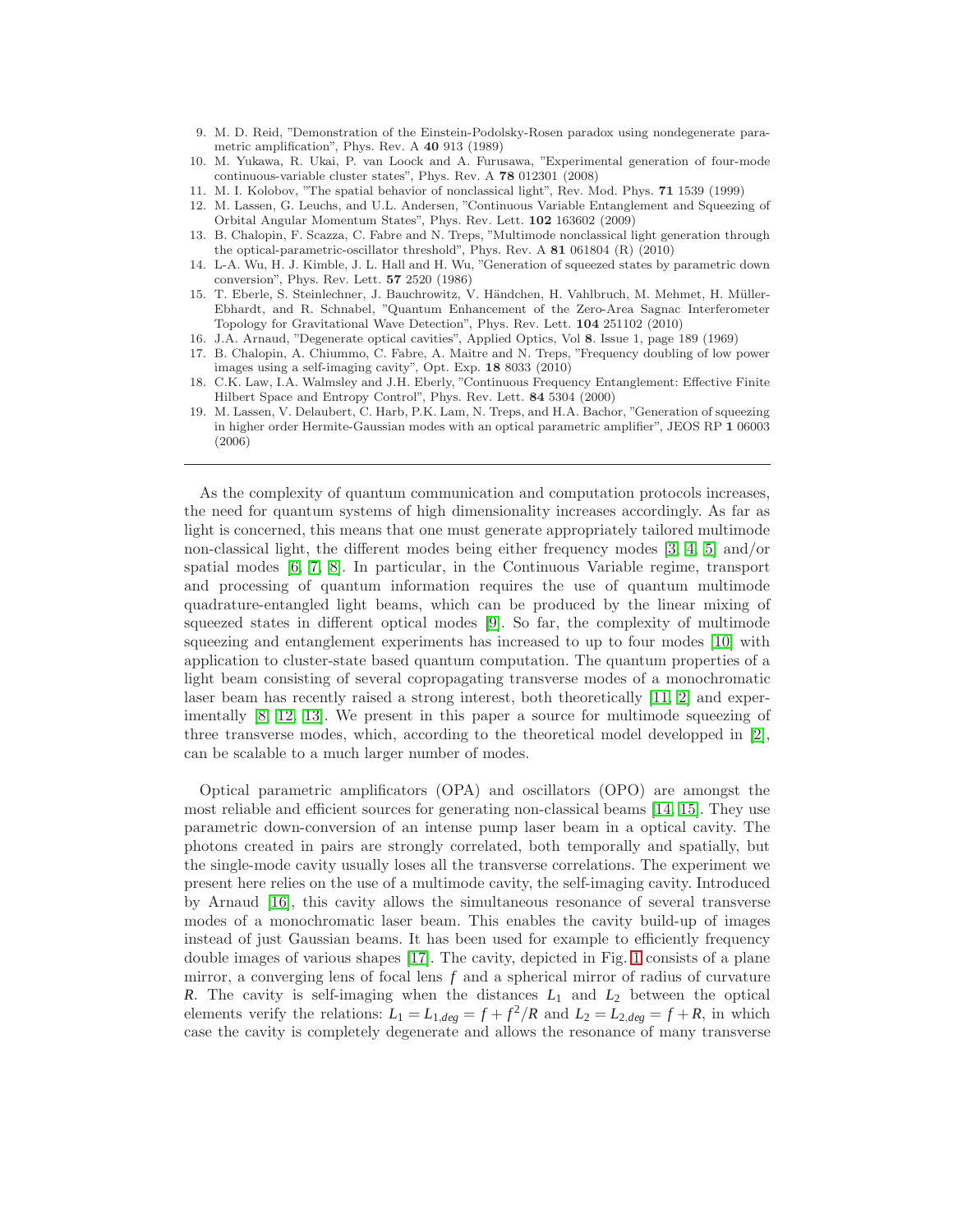<span id="page-2-0"></span>

Fig. 1: Sketch of the self-imaging OPO. The cavity contains a plane mirror, a lens and a spherical mirror, and reaches complete transverse mode degeneracy for precise values of their relative distances. A non-linear crystal is placed inside the cavity. The parametric downconversion process of pump photons generate degenerate signal and idler photons in different spatial modes. The output of the OPO is a set of squeezed transverse modes.

mode of a monochromatic laser beam, with a limit set by the transverse size and the aberration of the optical elements. If these conditions are not exactly fulfilled, one can still have the resonance of several transverse modes, as described in [\[17\]](#page-1-8). Placing a  $\chi^{(2)}$  nonlinear crystal inside this cavity, a self-imaging OPO is built, as proposed in [\[2\]](#page-0-6).

Since the cavity is completely degenerate, one can choose any mode basis to describe the transverse modes resonating inside the cavity [\[17\]](#page-1-8). In [\[2\]](#page-0-6), it was showed that the best basis to describe the non-classical states produced by a self-imaging OPO is the eigenbasis of the parametric down-conversion process of the corresponding pump profile, which can be found through the diagonalization of the coupling matrix. This matrix is given by the product between the phase-matching coefficient, the transverse profile of the pump and the longitudinal overlap between modes through diffraction. In many practical cases, this eigenbasis is very close to a set of Hermite-Gauss polynomials. Assuming equal loss rate  $\gamma$  for all modes, the evolution of the mode bosonic operator  $\hat{S}_k$  associated to each eigenmode is given by:

$$
\frac{d\hat{S}_k}{dt} = -\gamma \hat{S}_k + \Lambda_k \hat{S}_k^{\dagger} + \sqrt{2\gamma} \hat{S}_{k,in}
$$
\n(1)

where  $\Lambda_k$  is proportionnal to the eigenvalue associated to each eigenmode, and  $\hat{S}_{k,in}$  the input operator for each mode. The output state of the self-imaging OPO is a then a set of independent squeezed modes, each associated to a pump amplitude proportionnal to  $\Lambda_k$ . Hence, eigenvalues  $\Lambda_k$  determine the maximum amount of squeezing of each eigenmode *k*:

$$
V_{k,min} = \frac{|\Lambda_0| - |\Lambda_k|}{|\Lambda_0| + |\Lambda_k|} \tag{2}
$$

where  $\lambda_0$  is the eigenvalue of largest modulus. The spectrum of the coupling matrix exhibits therefore the multimode non-classical capabilities of the self-imaging OPO: in particular, one sees that a highly multimode nonclassical beam is generated when many  $|\Lambda_k|$  are nonzero and close to  $|\Lambda_0|$ .

The analysis of the coupling matrix in our present configuration show that, to generate several non-classical modes, the waist of the pump beam of the OPO must be larger than the crystal coherence length  $l_{coh} = \sqrt{\lambda l_c / \pi n}$ , as defined in [\[2\]](#page-0-6), where  $\lambda$  is the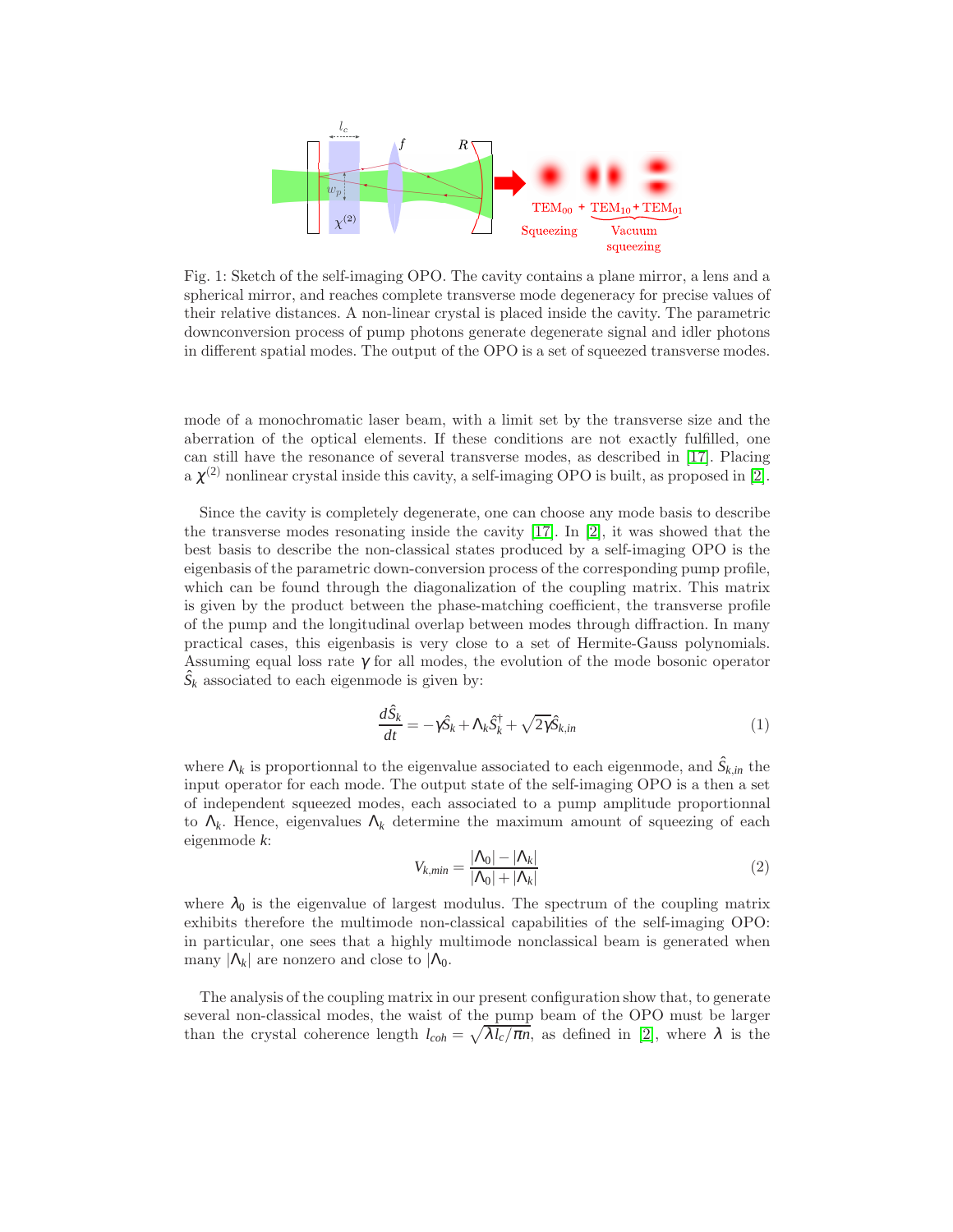<span id="page-3-0"></span>

Fig. 2: Sketch of the experimental setup.

wavelength of the signal field,  $l_c$  the crystal length, and  $n_s$  its refractive index at  $\lambda$ . For a 10-mm long PPKTP crystal, we find  $l_{coh} \approx 40 \mu$ m. With a pump waist larger than this value, one gets multimode squeezing at the output of the device. Moreover, if the pump profile is gaussian, the eigenmodes are very close to being a set of modes with orthogonal Hermite-Gauss profiles. The expected number of modes can be calculated using the cooperativity parameter [\[18\]](#page-1-9), which depends quadratically on the waist of the pump. Note that the OPO threshold is also a quadratic function of the pump waist, so that the number of generated squeezed modes is only limited by the available pump power.

The experimental setup is depicted on Fig. [2.](#page-3-0) Inside the self-imaging cavity, the spherical mirror has a radius of curvature  $R = 50$  mm, and the lens a focal length  $f =$ 30 mm, which gives a total cavity length of 128 mm at degeneracy. The cavity finesse is  $\mathscr{F} = 250$  which leads to a cavity bandwidth of 4.7 MHz. Finally the escape efficiency is around 60 %, mainly because of the extra losses on the intra-cavity lens. The highly nonlinear efficiency of the periodically poled potassium titanyl phosphate (PPKTP, 10 mm long, dual anti-reflexion coated) enables us to keep reasonable non-linear efficiency with a single-pass 532-nm pump beam from a frequency-doubled 1064-nm yttrium aluminium garnet (YAG) laser. The pump waist, about  $120 \mu m$  in our case, is chosen in order to obtain the maximum number of non-classical modes compatible with the pump power at our disposal. In our current setup its theoretical value is 7, and all the theoretical eigenmodes have an overlap above 99.5 % to the corresponding Hermite-Gauss functions. In order to lock the cavity, and later align the homodyne detection, we seed the cavity with a gaussian beam whose waist size  $w_0 = 90 \mu m$  is so that it is adjusted to the first eigenmode of the OPO and is positioned in the center of the PPKTP crystal, near the plane mirror of the cavity, as described in Fig. [1.](#page-2-0) The cavity is locked at resonance using a Pound-Drever-Hall locking, and the relative phase between the pump and the seed is locked using an non-linear interferometer that uses second harmonic generation of part of the seed, as described in [\[13\]](#page-1-4).

The quantum fluctuations of the different modes contained in the output state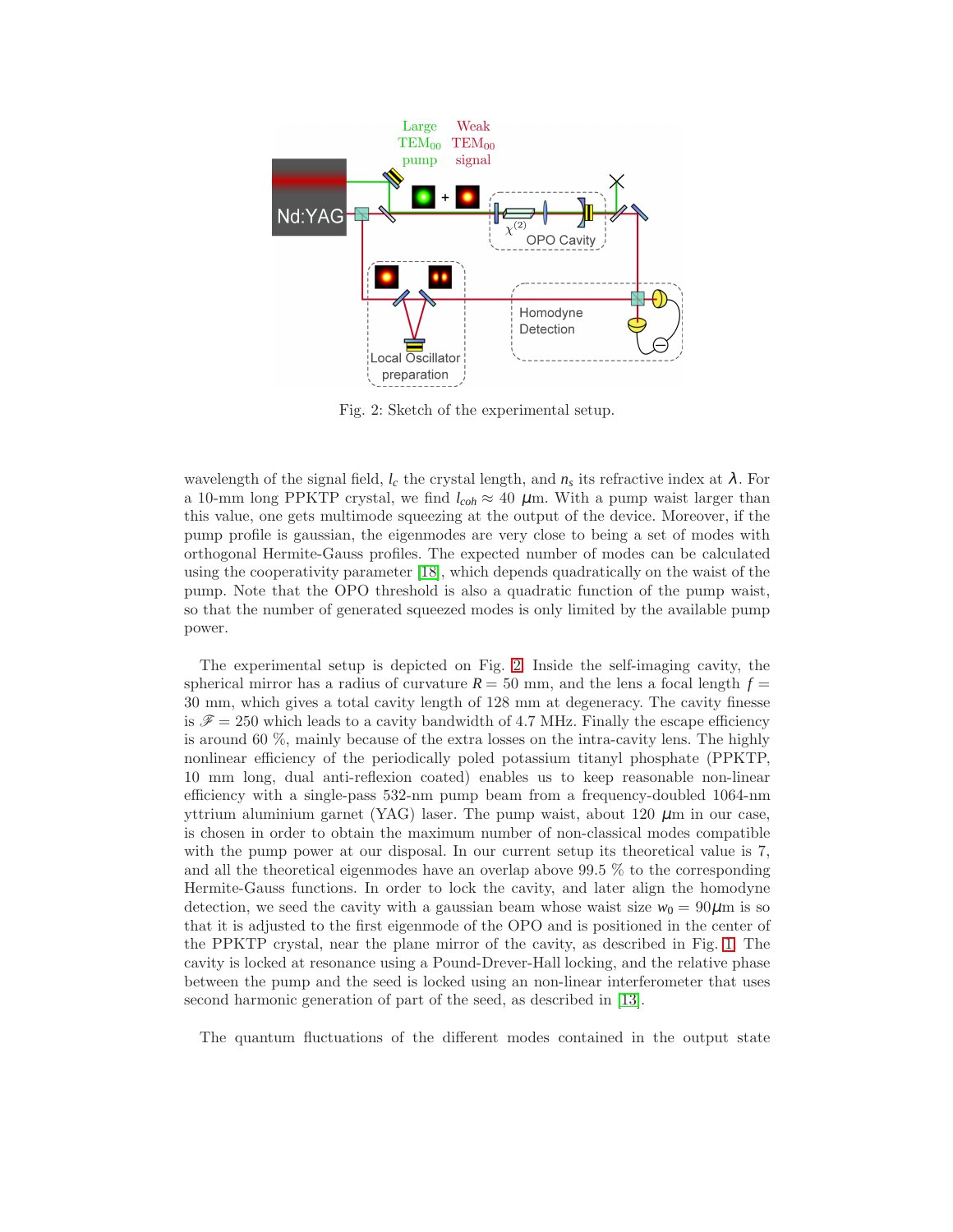<span id="page-4-0"></span>

Fig. 3: a) Output of the self-imaging OPO, three transverse modes of the same wavelength are squeezed. b) Fluctuations of three orthogonal output modes of the OPO measured with a homodyne detection. The phase of the local oscillator is swept, so that the fluctuations are measured on all different quadratures. The blue line indicates the shot noise level. The  $TEM_{00}$  (red curve) shows 1.2 dB of squeezing below shot noise, the TEM<sub>10</sub> (cyan curve) 0.6 dB and the TEM<sub>01</sub> (green curve) 0.3 dB.

of the OPO are measured with a homodyne detection whose local oscillator can be switched from one mode to another through a cavity mode-converter [\[19\]](#page-1-10). Unlike other experiments [\[19\]](#page-1-10), the OPO cavity remains locked on the same resonance while the mode converter is switched from one mode to another. The alignment procedure is the following: we first mode-match the local oscillator to the transmitted seed, when there is no pump beam in the cavity. The local oscillator is filtered by a ring-cavity mode cleaner, as shown on Fig[.2.](#page-3-0) Changing the resonance of this cavity from one transverse mode to another enables us to change the transverse mode of the local oscillator, thus changing the output mode analyzed by the homodyne detection, but without changing the alignment. This feature ensures that the different modes we analyzed with the homodyne detection are orthogonal.

The results are presented on Fig[.3.](#page-4-0) We observe that at least three copropagating transverse modes have fluctuations below shot noise, with 1.2 dB of squeezing for the TEM<sub>00</sub>, 0.6 dB for the TEM<sub>10</sub> and 0.3 dB for the TEM<sub>01</sub>. These fluctuations were measured at a frequency of 3 MHz. The higher order modes were analyzed, but the amount of squeezing was too low to clearly distinguish it from the shot noise.

The amount of squeezing we measure is in agreement with theoretical expectations taking into account all different parameters of our experiment, which cannot all be optimized for maximum squeezing. For example the lens inside the cavity added significant losses, which decreased greatly the escape efficiency of the system and therefore the maximum amount of squeezing that can be reached in our set-up . We compared our multimode OPO with an equivalent single-mode OPO by simply slightly decreasing the cavity length. We found then that the pure  $TEM_{00}$ , single mode output of the OPO had the same squeezing as the most squeezed mode of the multimode OPO, which is in